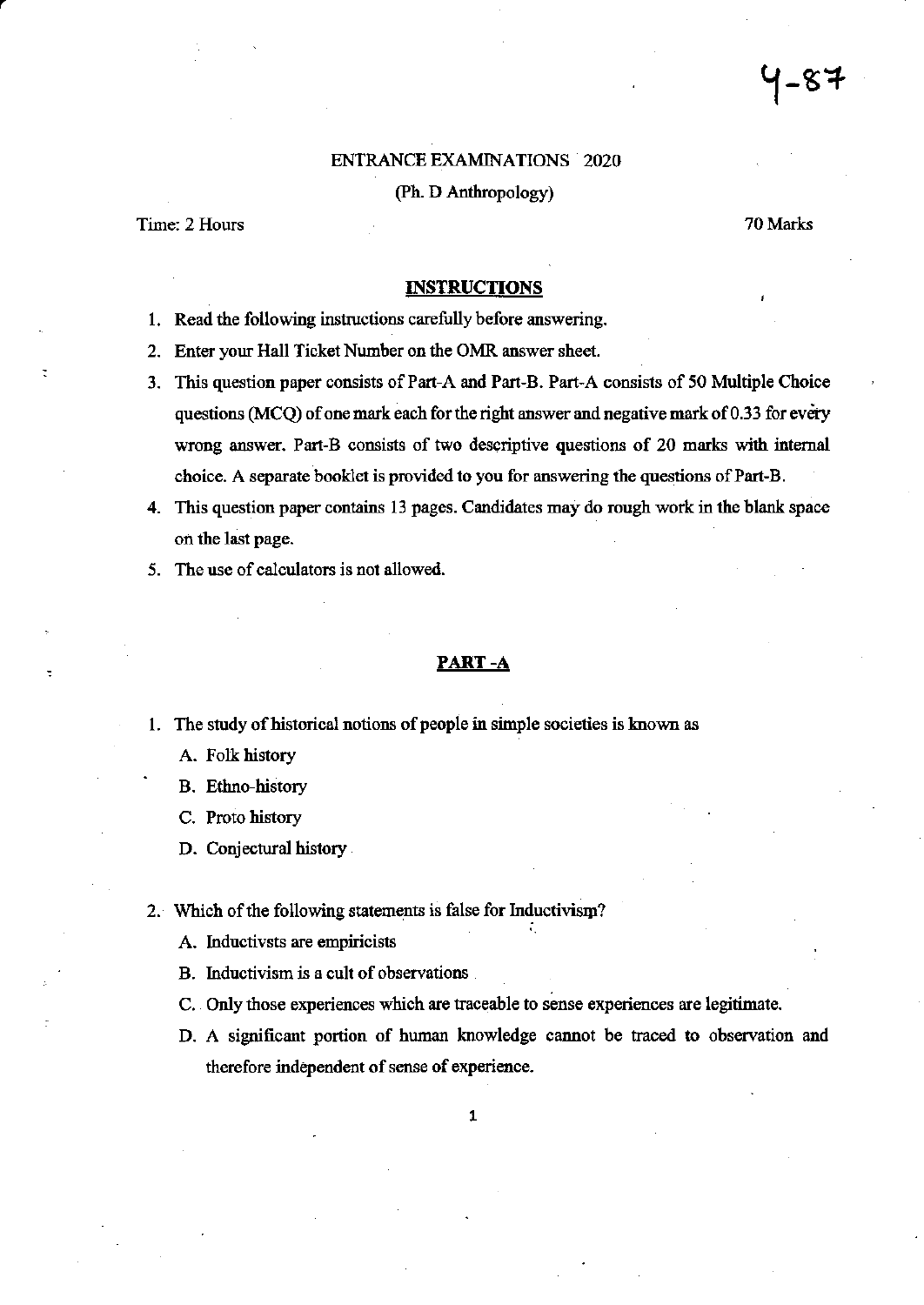- 3. Which of the following statements are not true with regard to cultural relativism?
	- a. It is an approach to the question of nature and role of values in culture.
	- b. As a method it seeks to attain greater objectivity.
	- c. It interprets data from the point of view of the researcher.
	- d. It teaches to take a stand to support or oppose change.
	- A. a and b
	- B. b and c
	- C. c and d
	- D. d and a

4. Grounded theory is called that because the same is grounded in the same.

- A. Theory; Hypothesis
- B. Theory; data
- C. Data; theory
- D. Hypothesis; theory

5. What is the role of the moderator in a focus group discussion?

A. To stimulate discussion and keep conversation on track.

- B. To moderate the transcripts
- C. To observe keenly and take notes.
- D. To evaluate the performance of individuals.
- 6. The anthropologist Oscar Lewis is best known for the concept of "culture of poverty" and applying the ------------------------------approach to studies of urban poverty.
	- A. Autobiographical studies
	- B. Life history and family studies
	- C. Long term fieldwork
	- D. Phenomenological

 $\overline{2}$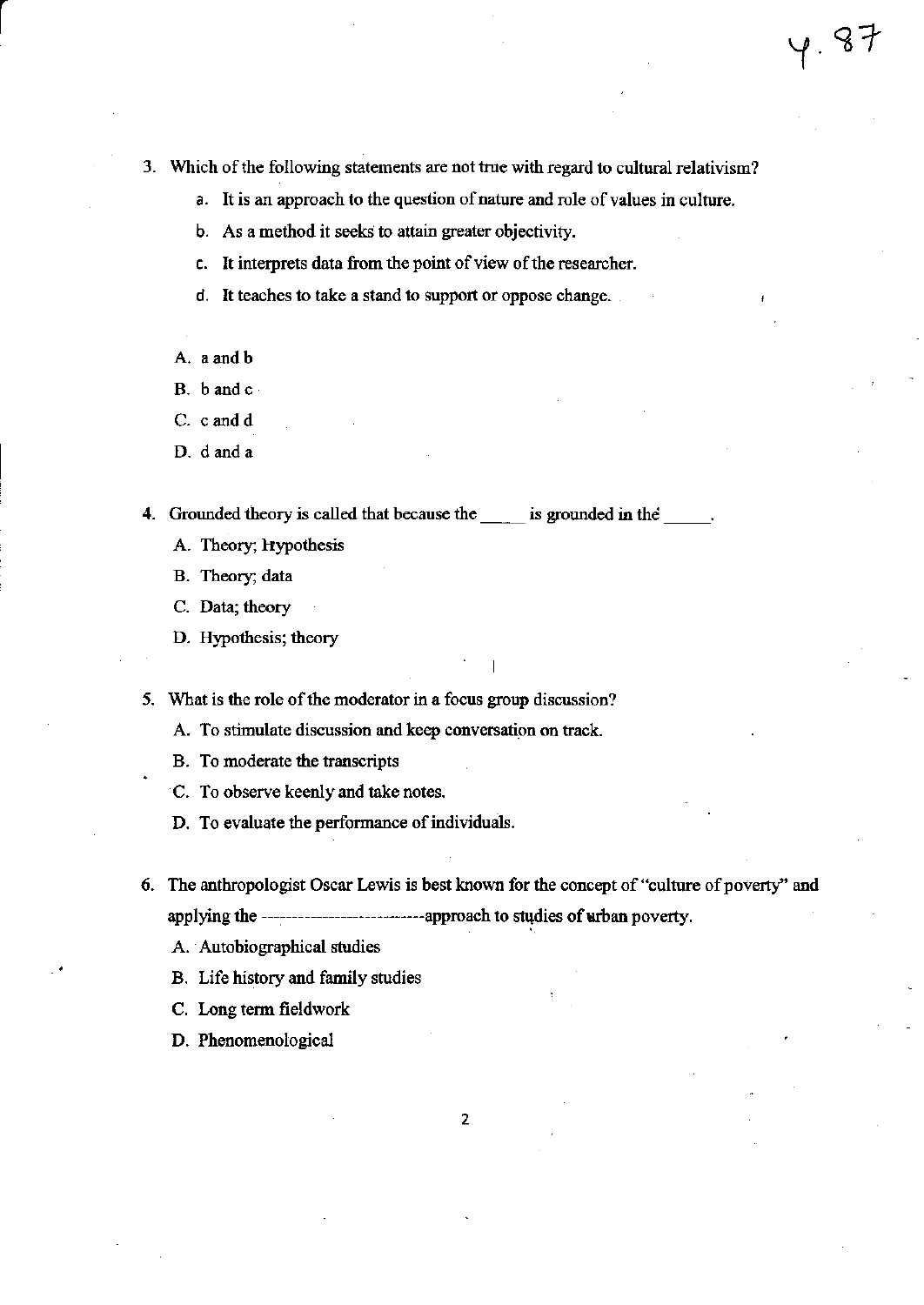- 7. In which research method the ethical principle of Informed consent is violated?
	- A. Mailed questionnaire
	- B. Un structured interview
	- C. Case study method
	- D. Covert observation.
- 8. What is the difference between measures and indicators?
	- A. Measures are unambiguous quantities, whereas indicators are devised from common sense understandings
	- B. Indicators have a more direct relationship to the underlying concept than measures
	- C. Measures are intuitively devised and then applied as if they were direct indicators of a concept
	- D. indicators are unambiguous quantities, whereas measures are subjective and valueladen
- 9. Written accounts of quantitative research rarely include the results of reliability and validity tests because:
	- A. Researchers are more interested in reporting their operational definitions
	- B. Researchers don't really think that these tests are important
	- C. Journal editors have banned these kinds of articles
	- D. Researchers are more interested in reporting their substantive findings
- 10. The standard error is a statistical measure of:
	- A. The normal distribution of scores around the sample mean
	- B. The extent to which a sample mean is likely to differ from the population mean
	- C. The clustering of scores at each end of a survey scale
	- D. The degree to which a sample has been accurately stratified

3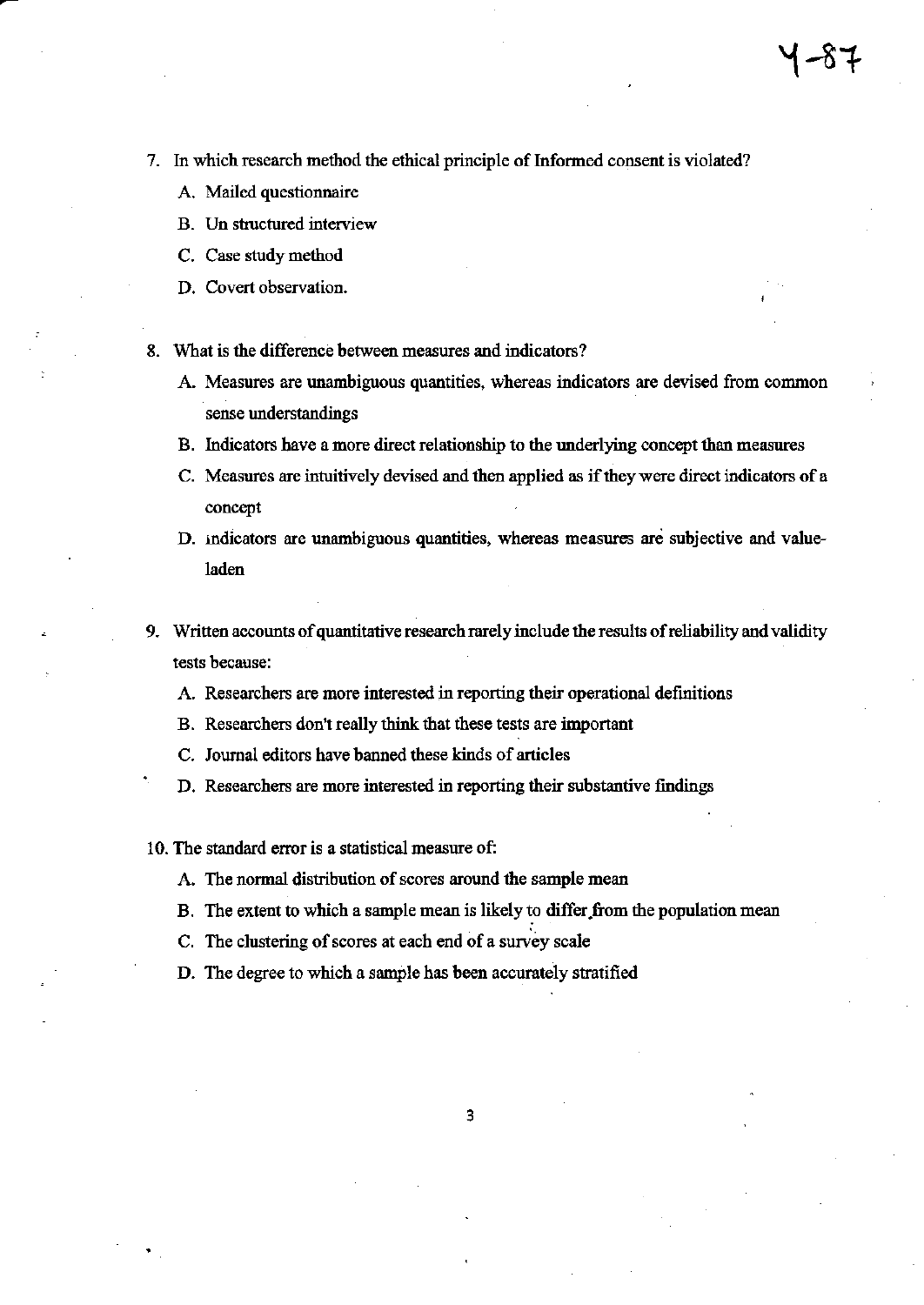- 11. The term 'data processing error' refers to:
	- A. Activities or events related to the sampling process, e.g. non-response
	- B. Faulty techniques of coding and managing data
	- C. Problems with the implementation of the research process
	- D. The unavoidable discrepancy between the sample and the population
- 12. Which one of the following statements is correct?
	- A. a scatterplot is a way to graphically represent the relationship between two variables, and is commonly used with interval data.
	- B. a scatterplot is not a way to graphically represent the relationship between two variables, and is commonly used with interval data.
	- C. a scatterplot is a way to graphically represent the relationship between indicators.
	- D. a scatterplot is a way to graphically represent the relationship between measurements.
- 13. Which of the following statements is correct?
	- A. Self-completion questionnaires are a type of postal survey
	- B. Postal surveys can include self-completion or email surveys
	- C. Self-completion questionnaires can include postal or email surveys
	- D. Email surveys are a type of postal questionnaire
- 14. Which of the following group receives no attention during the research process?
	- A. Experimental group
	- **B.** Control group
	- C. Placebo Group
	- D. sample group
- 15. What should be done to identify response sets in a Likert scale?
	- A. Pre-code all items consistently from 1-5
	- B. Reverse the scoring of pre-coded answers
	- C. Only include items about socially desirable behaviours
	- D. Include explicit instructions to respondents not to deceive you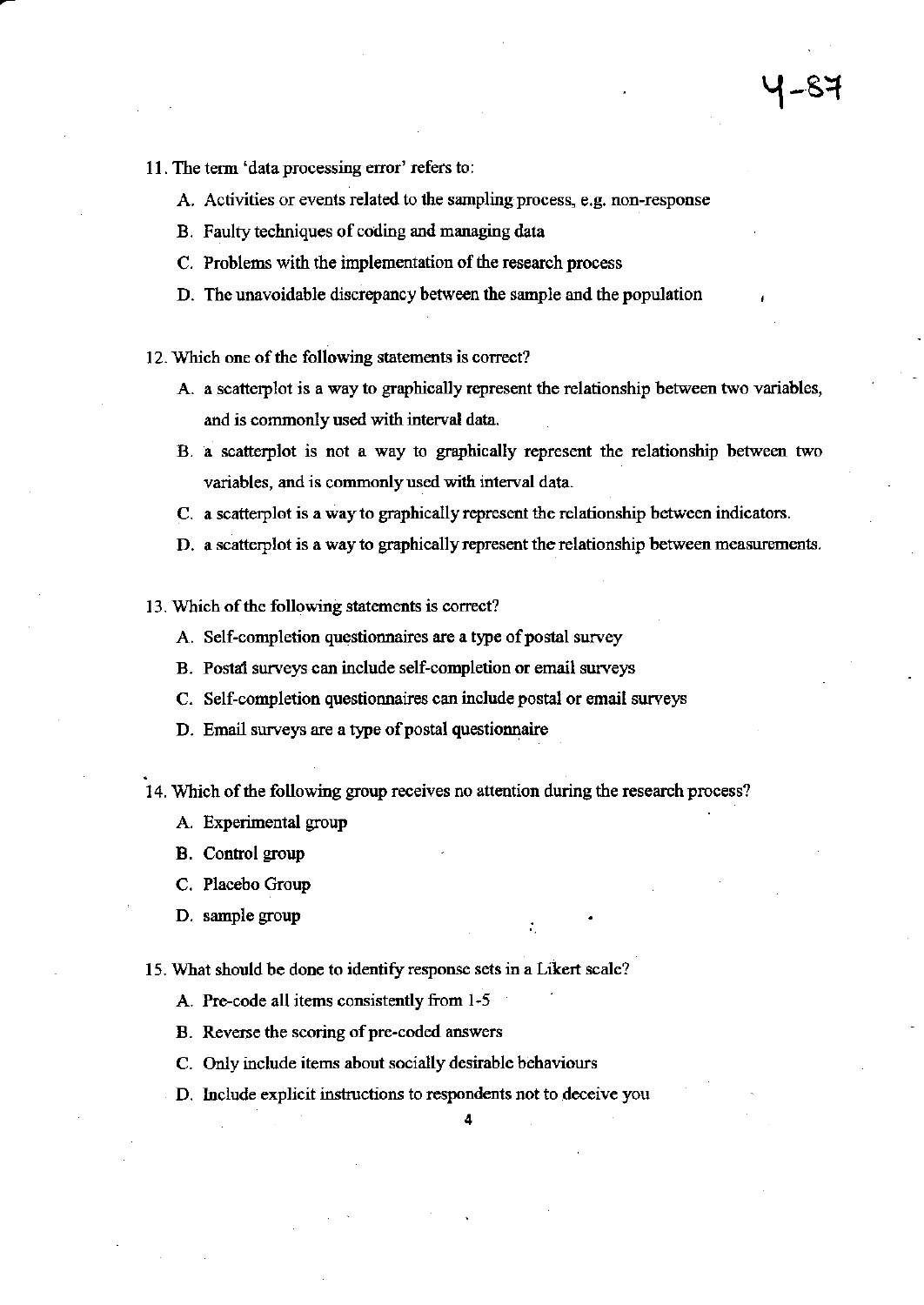- 16. The term "action research" is coined by
	- A. Anselm Strauss
	- **B.** Karl Pearson
	- C. Jacob Cohen
	- D. Kurt Lewin

17. Is it okay to break the law in order to maintain a "cover"?

- A. Yes, provided it is not very serious
- B. No, never under any circumstances
- C. Yes, because otherwise data on criminal activity would never come to light
- D. Yes, provided it doesn't cause physical harm to someone
- 18. What is narrative analysis?
	- A. A literary approach to documents
	- B. An approach that is sensitive to questions that concern how people choose to sequence and represent people and events
	- C. A form of thematic analysis
	- D. A method of improving the quality of interview material
- 19. Identify the correct sequence of APA, Chicago, MLA, and Harvard referencing styles.
	- 1. Grazer, Brian and Charles Fishman. A Curious Mind: The Secret to a Bigger Life.
	- New York: Simon & Schuster, 2015.
	- 2. Grazer, Brian, and Charles Fishman. 2015. A Curious Mind: The Secret to a Bigger Life. New York: Simon & Schuster.
	- 3. Grazer, B. & Fishman, C., 2015. A Curious Mind: The Secret to a Bigger Life.. New York: Simon & Schuster.
	- 4. Grazer, B., & Fishman, C. (2015). A Curious Mind: The Secret to a Bigger Life. New York: Simon & Schuster.

5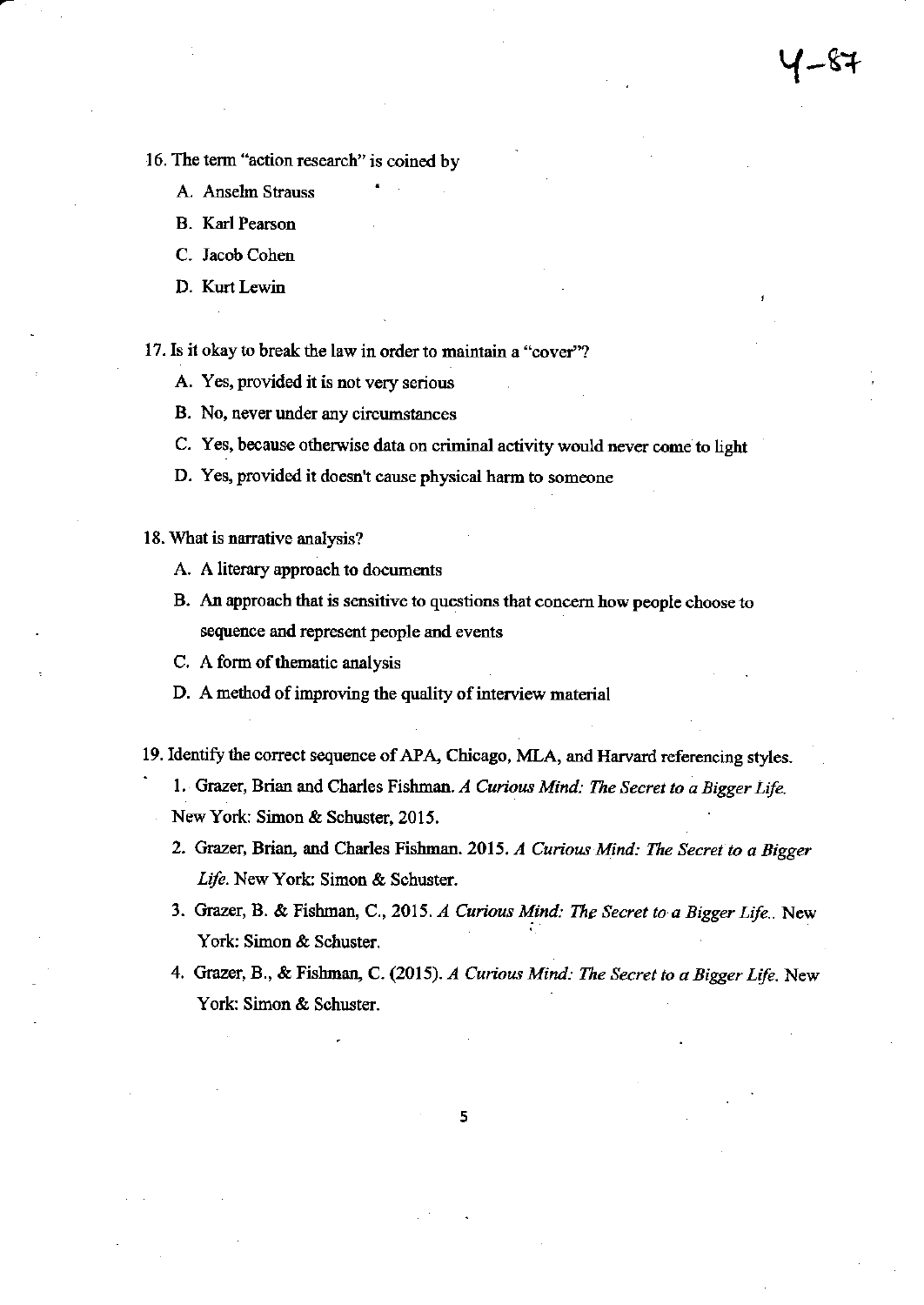- A. 1, 2, 3, 4 B. 1, 3, 2, 4
- $C. 4, 2, 1, 3$
- D. 4, 1, 3, 2
- 20. Which of the following is not appropriate for the researcher to negotiate access to a closed/non-public setting?
	- A. Gaining the support of a "sponsor" within the organization
	- B. Obtaining clearance from a "gatekeeper" or senior member of the group
	- C. Joining in with the group's activities without introducing yourself
	- D. Offering something in return, e.g. a report of the findings
- 21. Respondent validation is the process by which:
	- A. The validity of an interview schedule can be measured
	- B. Researchers ask their participants to comment on an account of the findings
	- C. The problem of low response rates to a survey can be overcome
	- D. Participants collaborate with the researcher to design the research

22. What is the difference between interval/ratio and ordinal variables?

- A. The distance between categories is equal across the range of interval/ratio data
- B. Ordinal data can be rank ordered, but interval/ratio data cannot
- C. Interval/ratio variables contain only two categories
- D. Ordinal variables have a fixed zero point, whereas interval/ratio variables do not

23. What is the function of a contingency table, in the context of bivariate analysis?

- A. It shows the results you would expect to find by chance
- B. It summarizes the frequencies of two variables so that they can be compared
- C. It lists the different levels of  $p$  value for tests of significance
- D. It compares the results you might get from various statistical tests.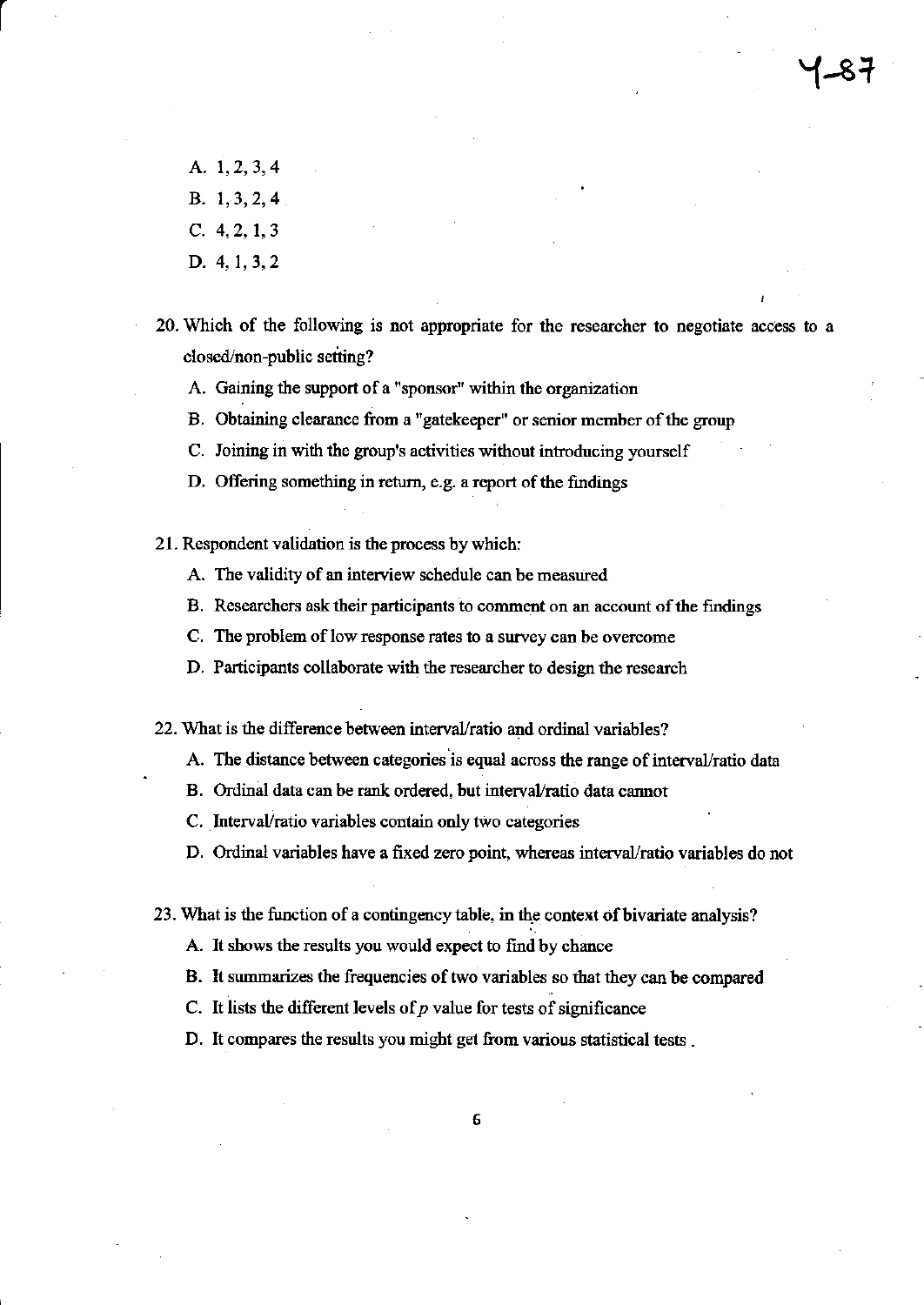- 24. If there were a perfect positive correlation between two interval/ratio variables, the Pearson's r test would give a correlation coefficient of:
	- A. 0.328
	- $B. +1$
	- $C. 0.238$
	- $D. -1$

25. What is the name of the test that is used to assess the relationship between two ordinal variables?

A. Spearman's rho

B. Phi

- C. Cramer's  $V$
- D. Chi square

26. A test of statistical significance indicates how confident the researcher is about:

A. The inter-coder reliability of their structured interview schedule

- B. the correlation between two variables
- C. Understanding the difference between bivariate and multivariate analysis
- D. Generalizing their findings from the sample to the population

27. What does the operation "Recode into Different Variables" do to the data in SPSS?

- A. Replaces missing data with some random scores
- B. Reverses the position of the independent and dependent variable on a graph
- C. Redistributes a range of values into a new set of categories and creates a new variable
- D. Represents the data in the form of a pie chart
- 28. The mean of a distribution is 28 and standard deviation is 8. What is the value of coefficient of the variation?
	- A. 350
	- B. 28.57
	- $C. 3.5$
	- D. 2.85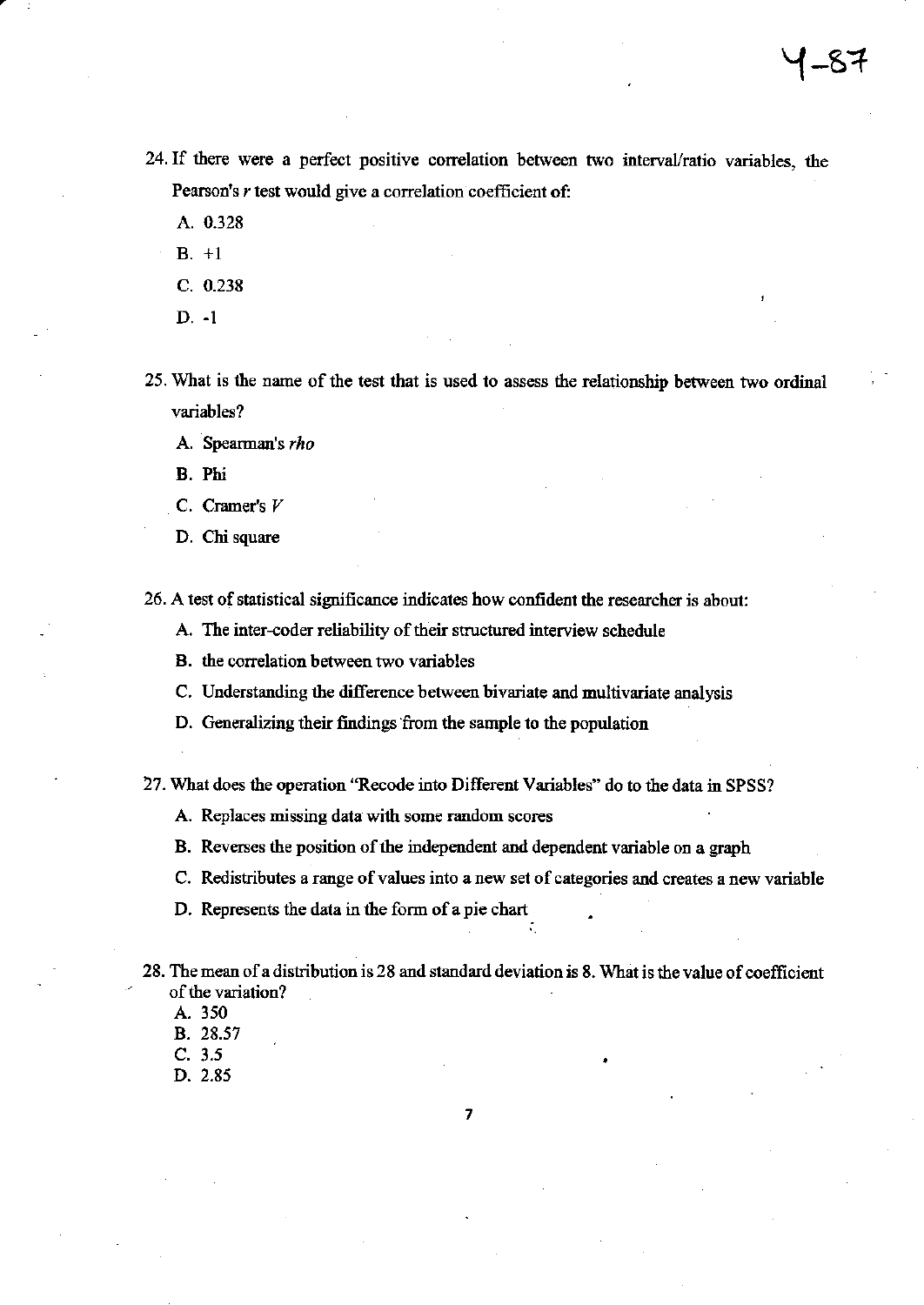29. The petrol prices in a week are 73.25, 72.5, 73.5, 74.15, 73.45, 71.5, 72.65. Find out the range.

- A. 2.35
- B. 145.65
- $C. 2.65$
- D. 73

30. Read the following statements carefully and then choose the best combinations for framing a good questionnaire.

I. The questions should be precise, clear, from general to specific and comfortable to answer.

II. It should be too long with ambiguous and double negative questions

III. It should contain both open and closed-ended questions but not many leading questions.

IV. It should contain covering letter, clear instructions and paid returned envelope

A. I and IV are true but II and III are false

B. II, III, and IV are true but I false

C. I, II, III and IV are true

D. I, III and IV are true II is false

31. Match the following and choose the correct answer.

| Type of Interview/survey | <b>Advantages</b> |  |
|--------------------------|-------------------|--|
| I. Personal              | $P_{\alpha}$      |  |

|               | A Proponal, recurrical, quicker and faster      |
|---------------|-------------------------------------------------|
| II. Telephone | B. Low response rate and more quantitative data |
| III. Mailed   | C. Low cost and less influence on respondents   |
| IV. Online    | D. Highest response rate and qualitative data   |

A.  $I - A$ ,  $II - B$ ,  $III - C$ ,  $IV - D$ 

B. I – C, II – D, III – B, IV – A

C. I – D, II – C, III – B, IV – A

D.  $I - C$ ,  $II - B$ ,  $III - D$ ,  $IV - A$ 

8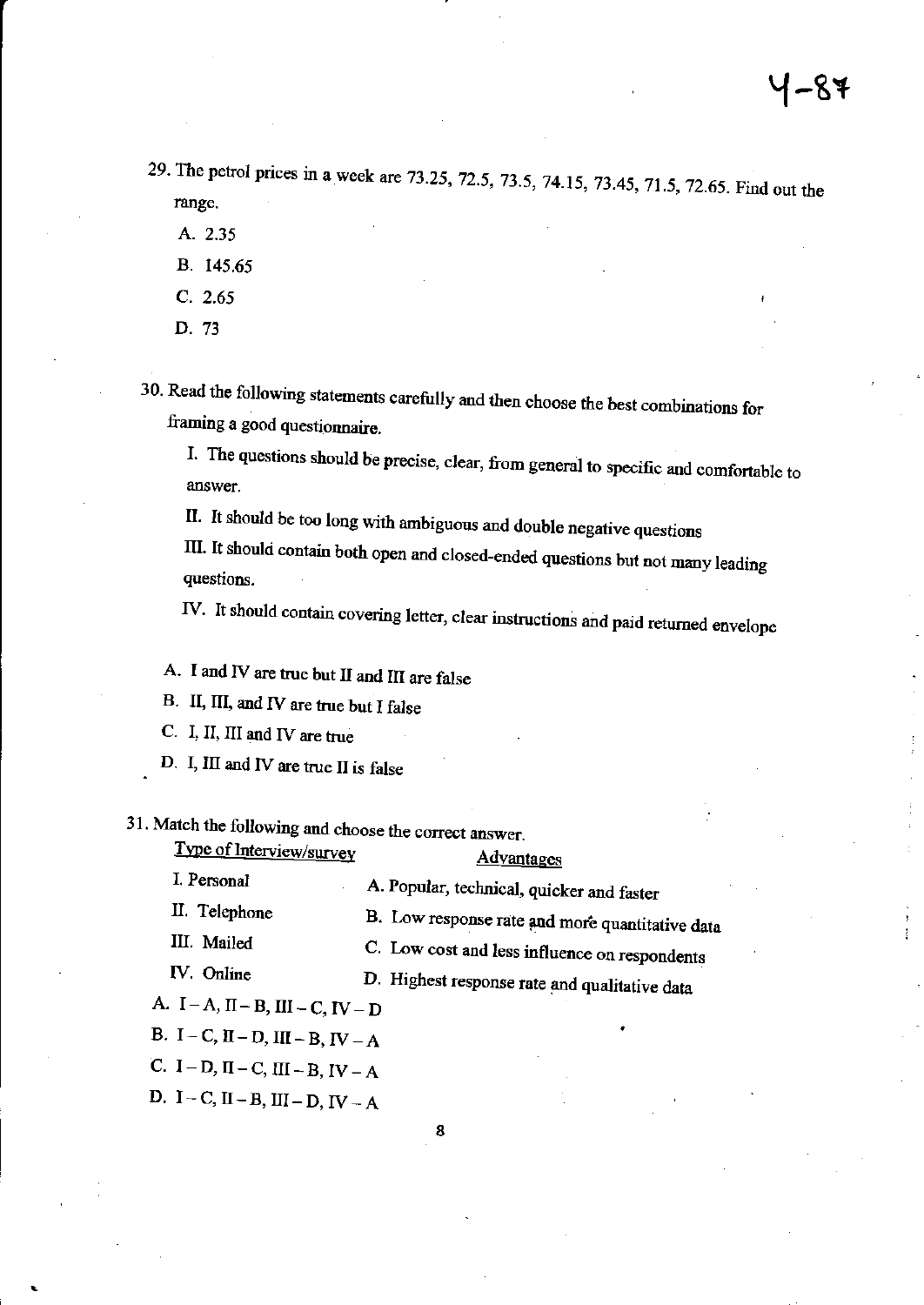32. Which of the following can be found by presenting the data through cumulative frequency curve.

- A. Median
- B. Mean
- C. Mode
- D. Range

33. Which of the following measure is used to summarize, represent and describe the given data set.

A. Range

- **B.** Arithmetic Mean
- C. Quartile Deviation
- D. Standard deviation

34. Which of the following is not correctly matched?

- A. Dandari Gonds and Raj Gonds
- B. Dimsa tribal areas of Viskhapatnam district of Andhra Pradesh
- C. Bison-Horn dance Nagas of Nagaland
- D. Bamboo dance tribes of Mizoram

35. The theory which argued that human societies and their cultural institutions were the

- outgrowth of collective economic activity is

- A. Cultural History
- **B.** Cultural Materialism
- C. Neoevolutionism
- D. Historical Materialism
- 36. Schema Theory is a branch of
	- A. Symbolism
	- **B.** Cognitive Science
	- C. Etymology
	- D. Semiotics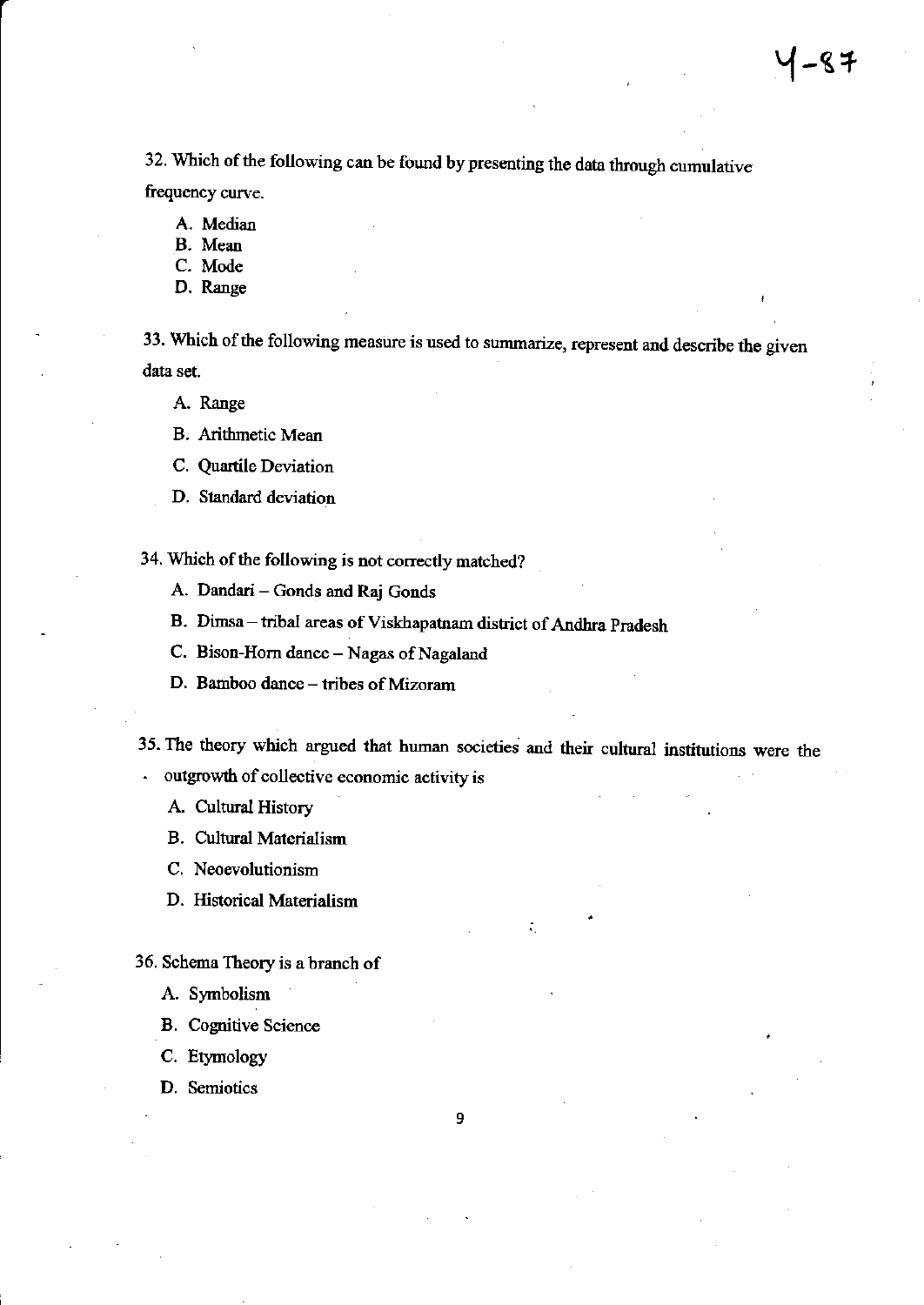- 37. Which one of the following is not correctly matched?
	- A. Verrier Elwin The Baiga; The Muria and their Ghotul; Bondo Highlanders
	- B. M.N.Srinivas Religion and Society among Coorgs of south India; The Remembered Village
	- C. C.V. Furer Haimendorf The Reddis of the Bison Hills; The Sherpas of Nepal; The Naked Nagas
	- D. W.H.R Rivers The Todas; The Religion of an India Tribe
- 38. Aiyappan, one of the renowned anthropologists of India studied:
	- A. The magical practices of South Indian tribes
	- B. The effects of the colonial presence on caste relationships in a village in Kerala.
	- C. Tbe folklore of Madras presidency
	- D. The tribe-caste continuum in Tamilnadu
- 39. The book 'Anthropological Explorations in Gender: Intersecting Fields' published in 2001 is an important contribution to feminist anthropology in India. This was authored by:
	- A. Veena Das
	- B. Leela Dube
	- C. Shalina Mehta
	- D. Dipali Danda
- 40. The VI Schedule of the Indian Constitution is applicable to the areas in the following States: 1. Assam. 2. Meghalaya. 3. Tripura. 4. Jharkhand.
	- A. 4, 3 & 2 are true.
	- B. 1,2 & 3 are true.
	- C.2,3&4aretrue.
	- D. 1,3 & 4 are true.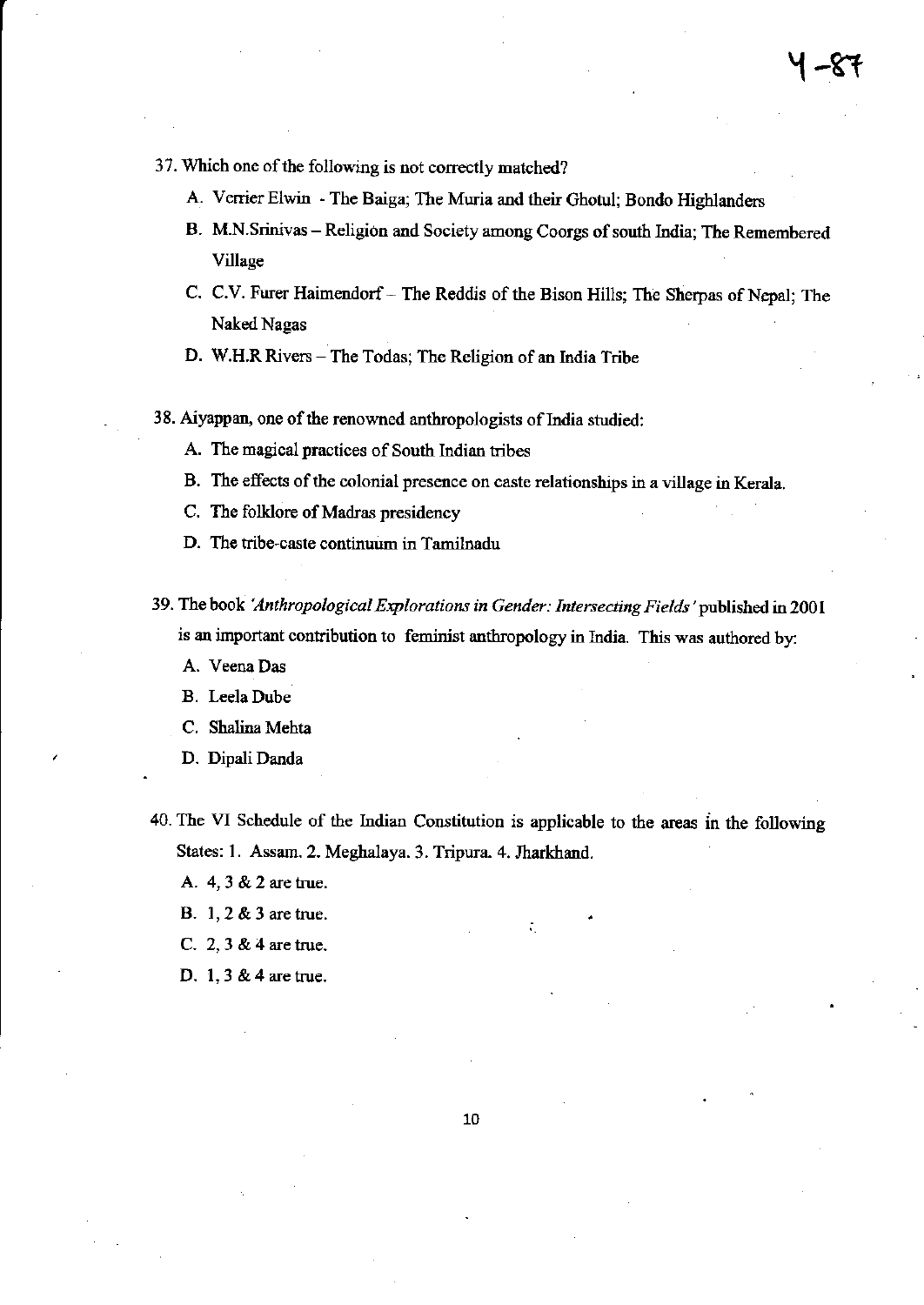- 41. Which scholar described the Indian Intellect as having a passion for endless division and subdivision... "its pedantic tendency to press a principle to its furthest logical conclusion"
	- A. Gregory Bateson
	- B. Abbe Dubois
	- C. Herbert Risley
	- D. Romila Thapar
- 42. The book view of Indian Society is a 'sectional' view of social reality. Which anthropologist's view is it?
	- A. Veena Das
	- B. S.C Dube
	- C. M.N Srinivas
	- D. F.G Bailey
- <sup>43</sup>. An Indian village has been described as a 'stage' or a 'nexus of activity' . Identify the village and anthropologist, accordingly.
	- A. Gaya (L.P. Vidyarthi)
	- B. Rampura (M.N Srinivas)
	- C. Shamirpet (S.c Dube)
	- D. Kishan Garhi (McKim Marriott)

44. The notion of 'ontological autonomy of culture' is emphasized by

- A. Franz Boas
- **B.** Clark Wissler
- C. Ralph Linton
- D. Clifford Geertz

45. Who equated culture as an 'extra-somatic temporal continuum'?

- A. Julian Steward
- B. Leslie A. White
- C. Gordon Childe

D. Marvin Harris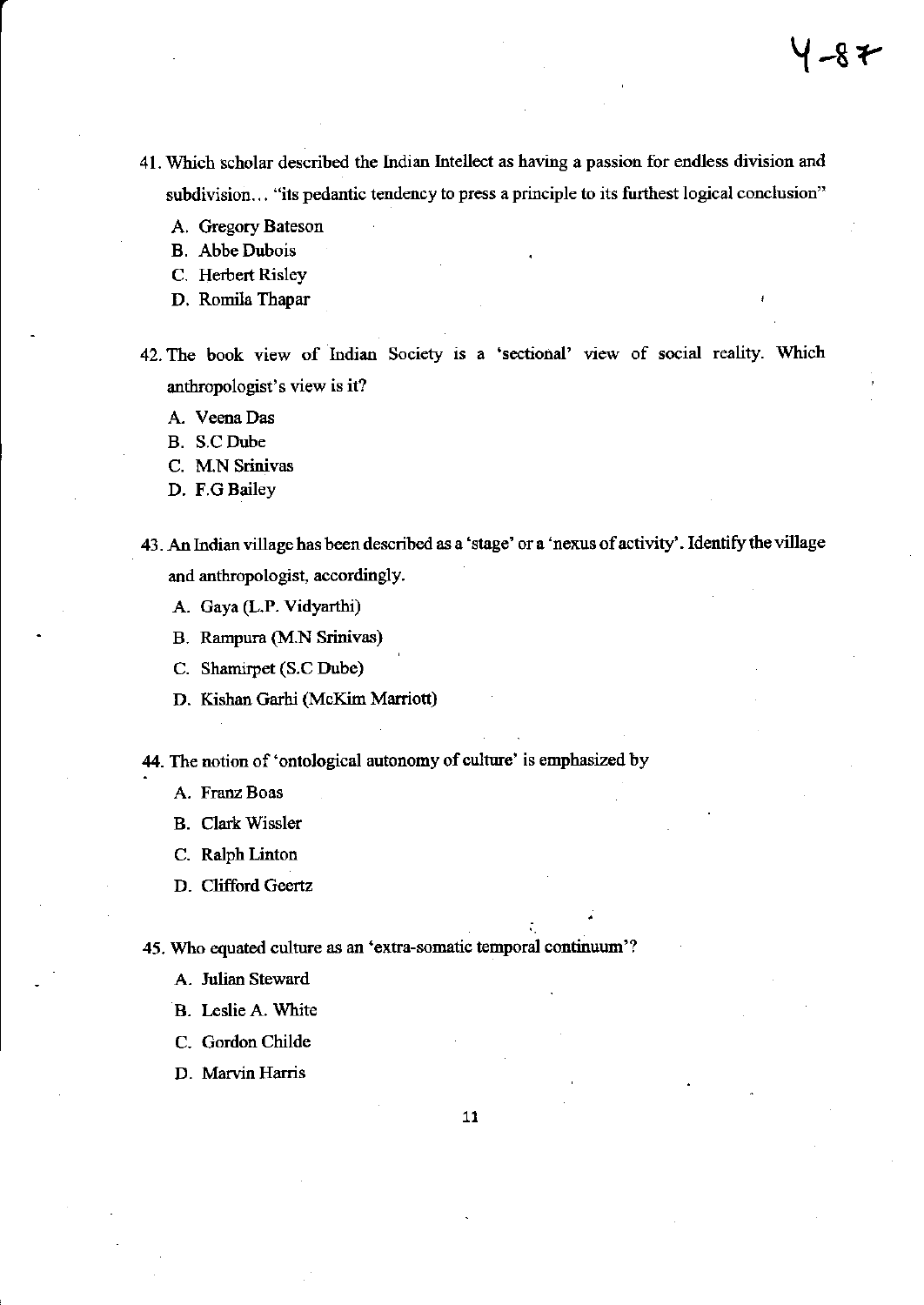46. An important domain of ethno semantic study is

A. Kinship terminology

**B**. Interpretation

C. Symbolism

D. Thick description

47. Who stated that in the society, women are related to nature and men are related to culture?

A. Michelle Rosaldo

B. Marilyn Strathern

C. Henrietta Moore

D. Sherry Ortner

48. Consider the following pairs 1 and iI:

| a. G.P. Murdock       | 1. Animatism                                                             |
|-----------------------|--------------------------------------------------------------------------|
| b. W.H. Goodenough    | 2. Human Relations Area Files                                            |
| c. R. R. Marret       | 3. Configurationalism                                                    |
| d. Ruth Benedict      | 4. Componential analysis                                                 |
|                       | Which of the options given below is the correct match between the pairs? |
| A. a-2, b-4, c-1, d-3 |                                                                          |

B. a-2, b-4, c-3, d-1

C. a-4, b-2, c-1, d-3

D. a-1, b-4, c-2, d-3

49. According to Levi-Strauss's theory of marriage exchange, bilateral cross-cousin marriage is a form of

A. Restricted exchange

B. Asymmetrical exchange

C. Generalized exchange

D. Indirect exchange